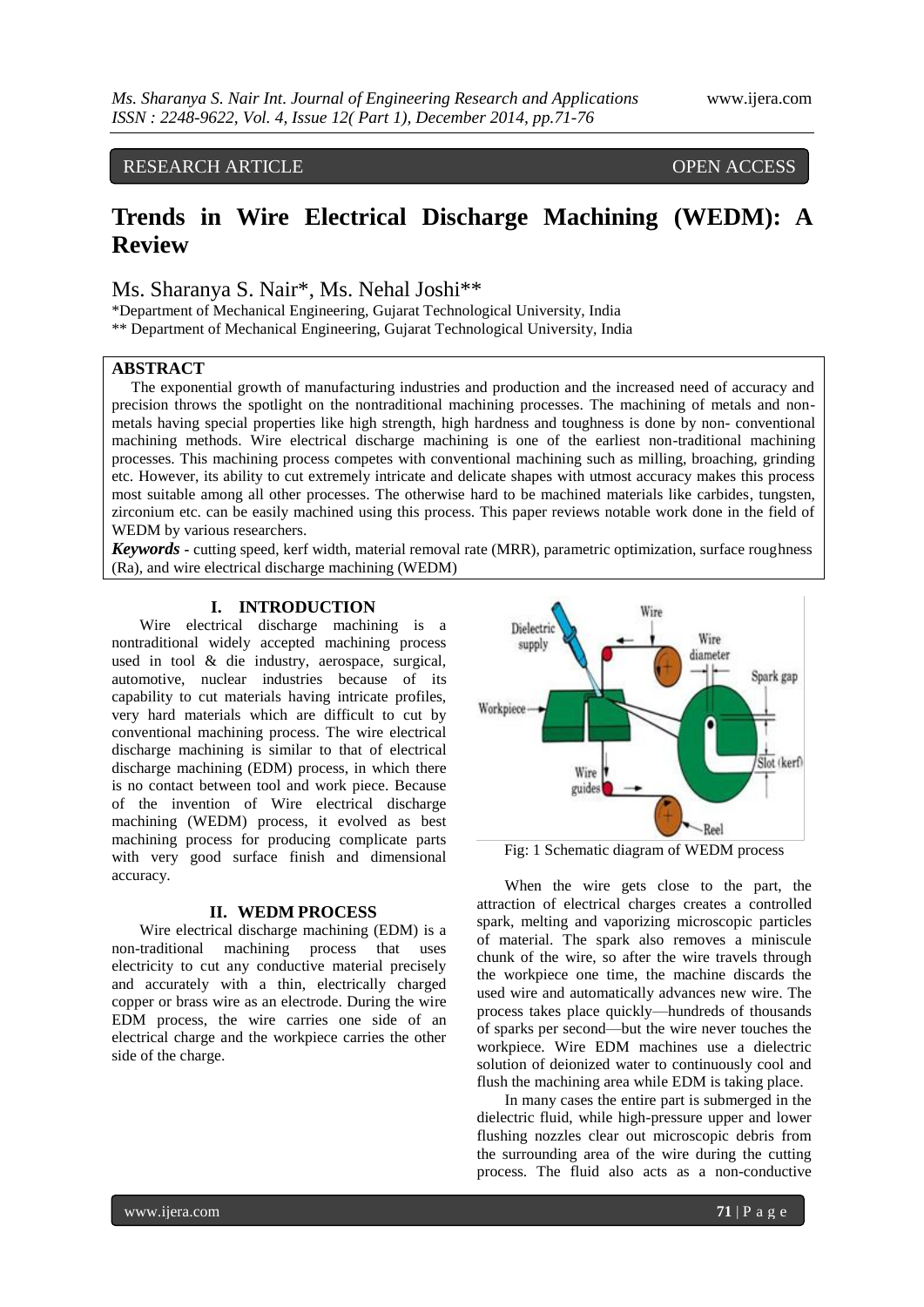barrier, preventing the formation of electrically conductive channels in the machining area. When the wire gets close to the part, the intensity of the electric field overcomes the barrier and dielectric breakdown occurs, allowing current to flow between the wire and the workpiece, resulting in an electrical spark.

### **III. REVIEW OF WEDM RESEARCH WORK**

This section presents the various notable research trends carried out in the field of WEDM.

**Anmol Bhatia, Sanjay Kumar and Praveen Kumar** [1] dealt with the optimization of surface roughness (SR) while machining High Carbon High Chromium steel on wire electrical discharge machine using Brass wire. Based on Taguchi Single Response optimization technique, the values of input parameters like peak current, pulse on time, pulse off time, wire tension were set such that the surface roughness obtained was minimum. After the experiments, it was found that surface roughness was affected maximum by pulse off time. The observed results were also validated using confirmation experiments. It was observed that the error between the experimental and predicted values for SR was 3.93%.

**Shivkant Tilekar, Sankha Shuvra Das and P.K**  Patowari [2] investigated the effect of process parameters on surface roughness and kerf width of aluminum and mild steel using single response optimization technique. For experimentation, spark on time, spark off time, input current and wire feed rate were used as input parameters while many other parameters were taken as fixed parameters. By ANOVA method, the spark on time and input current were observed to have statistically significant effect on surface roughness of aluminum and mild steel respectively. In case of kerf width, wire feed rate and spark on time had maximum influence on aluminum and mild steel respectively.

**Brajesh Kumar Lodhi and Sanjay Agarwal [3]** have attempted to optimize the machining conditions for surface roughness(SR) in WEDM of AISI D3 steel based on (L9 Orthogonal Array) Taguchi methodology. The effect of various machining parameter such as pulse-on time, pulse- off time, peak current and wire feed had been studied. It was identified that the pulse on time and current had influenced more than the other parameters considered in this study. The confirmation experiment had been conducted. Result showed that the errors associated with SR were only 3.042 %.

**G. Selvakumar, G.Sornalatha et al[4]** carried out experimental analysis for the selection of the most

optimal machining parameter combination for wire electrical discharge machining (WEDM) of 5083 aluminum alloy based on the Taguchi experimental design (L9 orthogonal array) method. A series of experiments were performed by considering pulse-on time, pulse-off time, peak current and wire tension as input parameters while surface roughness (Ra) and cutting speed (CS) were considered responses. The optimal machining parameters setting for the maximum cutting speed and minimum surface roughness were found using Taguchi methodology. Then, additive model was employed for prediction of all  $(3<sup>4</sup>)$  possible machining combinations. The process was optimized by Pareto-optimality approach and a technology table was proposed for optimum machining 5083 Al alloy. ANOVA revealed that the CS was independent on wire tension and Ra was independent on pulse-off time and wire tension. An optimum parameter combination for the minimum Ra and the maximum CS was obtained by the analysis of signal-to- noise (S/N) ratio.

**R. Bagherian Azhiri & R. Teimouri et al [5]** presented experimental study of dry WEDM of Al/SiC metal matrix composite where the liquid dielectric is replaced with gaseous medium to enhance the machining environment safety. Oxygen gas and brass wire were selected through a series of experiments as they guaranteed superior cutting velocity. The effect of pulse on time, pulse off time, gap voltage, discharge current, wire tension and wire feed were studied on cutting velocity(CV) and surface roughness(SR) using Taguchi's orthogonal array. Relationship between process inputs and responses were correlated using, adaptive neurofuzzy inference system. At the end, a grey relational analysis had been used to maximize CV and minimize SR simultaneously. Also according to ANOVA, pulse on time and current were found to have significant effect on CV and SR.

**Ashish Srivastava , Amit Rai Dixit et al [6]** presented an experimental study on composite of Al2024 reinforced with SiC to investigate the effects of wire electric discharge machining(WEDM) for three levels of each parameters such as current ,pulse on time and reinforcement percentage on surface finish and Material Removal Rate(MRR). Response surface methodology (RSM) technique had been applied to optimize the machining parameters for minimum surface roughness and maximum MRR. The reinforcement percentages of SiC were taken as 2%, 4% and 6%. From the Scanning Electron Microscopy (SEM) images of machined samples it was observed that the surface finish that a nonconventional machining process gave was better than the surface finish we got from the conventional machining process. Results of experiments showed

www.ijera.com **72** | P a g e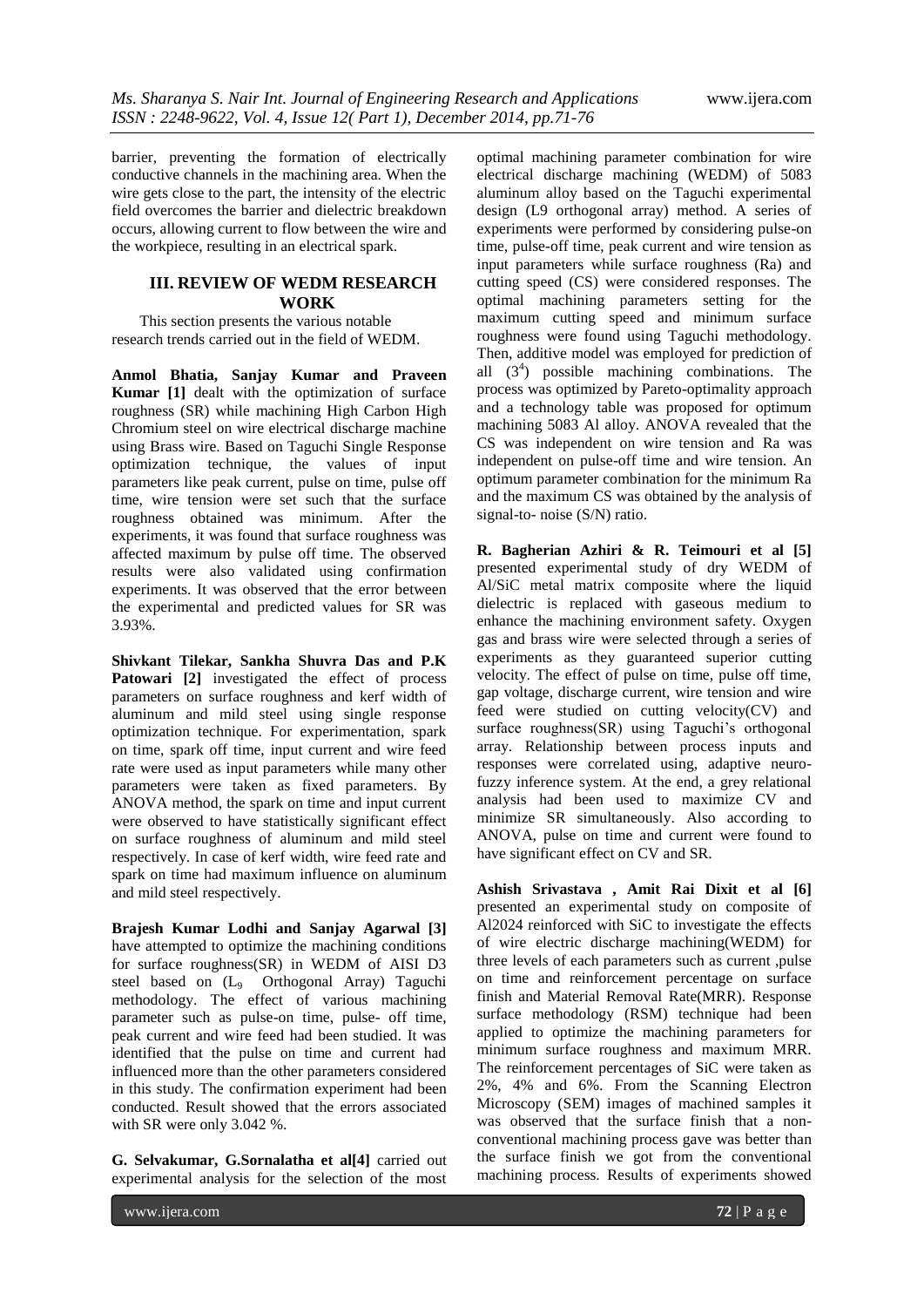that surface roughness increased with the increase in pulse on time, peak current and reinforcement percentage while MRR increased with the increase in pulse on time, peak current and decreased with the increase in reinforcement percentage.

**Adeel Ikram, Nadeem Ahmad Mufti et al [7]** reported the effect and optimization of eight control factors on three response measures namely material removal rate (MRR), surface roughness and kerf using Taguchi's L18 orthogonal array. The workpiece used was tool steel D2. The control factors used were wire feed velocity, dielectric pressure, pulse on-time, pulse off-time, open voltage, wire tension and servo voltage by varying the material thickness. Analysis of variance (ANOVA) and signal-to- noise (S/N) ratio were used as statistical analyses to identify the significant control factors and to achieve optimum levels respectively. Additionally, linear regression and additive models were developed for surface roughness, kerf and material removal rate (MRR). Results of the confirmatory experiments were found to be in good agreement with those predicted. It had been found that pulse on-time is the most significant factor affecting the surface roughness, kerf and material removal rate.

**Ravindranadh Bobbili, V. Madhu, and A. K Gogia et al [8]** presented the influence of machining parameters on surface roughness (SR) and material removal rate (MRR) of high strength armor steel using wire cut electrical discharge machining (WEDM). Six different process parameters used in the experiment were: pulse-on time, pulse-off time, wire feed, flushing pressure, spark voltage, and wire tension. Taguchi's technique had been employed for experimental investigation. Results show that pulseon time, pulse-off time, and spark voltage are significant variables to MRR and surface roughness (SR). By employing ANOVA optimum process parameter combinations for better MRR and SR were achieved. This technique is cost effective and time saving in evaluating the machining parameters without conducting large number of experiments. Relation between the process parameters and response characteristics was established by eventually developing mathematical models using regression analysis.

**Kannachi Kanlayasiri and Prajak Jattakul et al [9]** determined an optimal cutting condition of dimensional accuracy and surface roughness for finishing cut of wire- EDMed K460 tool steel. Box-Behnken design was used as the experimental strategy while multi response optimization was performed using the desirability function. The process variables investigated in this experiment included cutting speed, offset distance and peak

current. According to the results, peak current and offset distance had significant effect on the dimension of the specimen and only the peak current affects the surface roughness. The optimization of the process variables on the dimension and surface roughness was simultaneously performed to find an optimal cutting condition. Using the optimal cutting condition, the dimension and the surface roughness of the cut specimens were still within the specified limits.

**Farnaz Nourbakhsh, K. P. Rajurkar et al [10]** presented an experimental investigation of wire electro-discharge machining (WEDM) of titanium alloy. The influence of zinc-coated brass wire on the performance of WEDM was compared with highspeed brass. The effect of seven process parameters including pulse width, servo reference voltage, pulse current, and wire tension was investigated on process performance parameters such as cutting speed, wire rupture and surface integrity. A Taguchi L18 design of experiment (DOE) has been applied. Results showed that the cutting speed increases with peak current and pulse interval. Surface roughness was found to increase with pulse width and decrease with pulse interval. The Analysis of Variance (ANOVA) also indicated that voltage, injection pressure, wire feed rate and wire tension have non-significant effect on the cutting speed. Compared with high-speed brass wire, zinc-coated brass wire resulted in higher cutting speed and smoother surface finish. Also, SEM photographs proved that uncoated wire produces a surface finish with more cracks, craters and melted drops. However, High speed brass wire resistance against wire rupture in tough conditions, high pulse width and low time between two pulses, is much more than zinc coated wire since tensile strength (130,000 PSI) of zinc coated wire is less than the high speed brass wire tensile strength. Scanning Electron Microscopic (SEM) examination of machined surfaces was performed to understand the effect of different wires on work piece material surface characteristics.

**Uday A. Dabade [11]** discussed the multi-objective optimization using Taguchi based GRA to improve the surface integrity on turned surface of Al/SiCp MMCs. Surface quality/integrity related parameters such as cutting forces, surface roughness, residual stresses and micro- hardness variation were selected as target responses. The optimum process parameters to improve the surface integrity on Al/SiCp composites were identified. Experiments on Al/SiCp composites of four different compositions are performed using L27 orthogonal array as per the Taguchi method. The GRA based best and worst machining conditions change with size and volume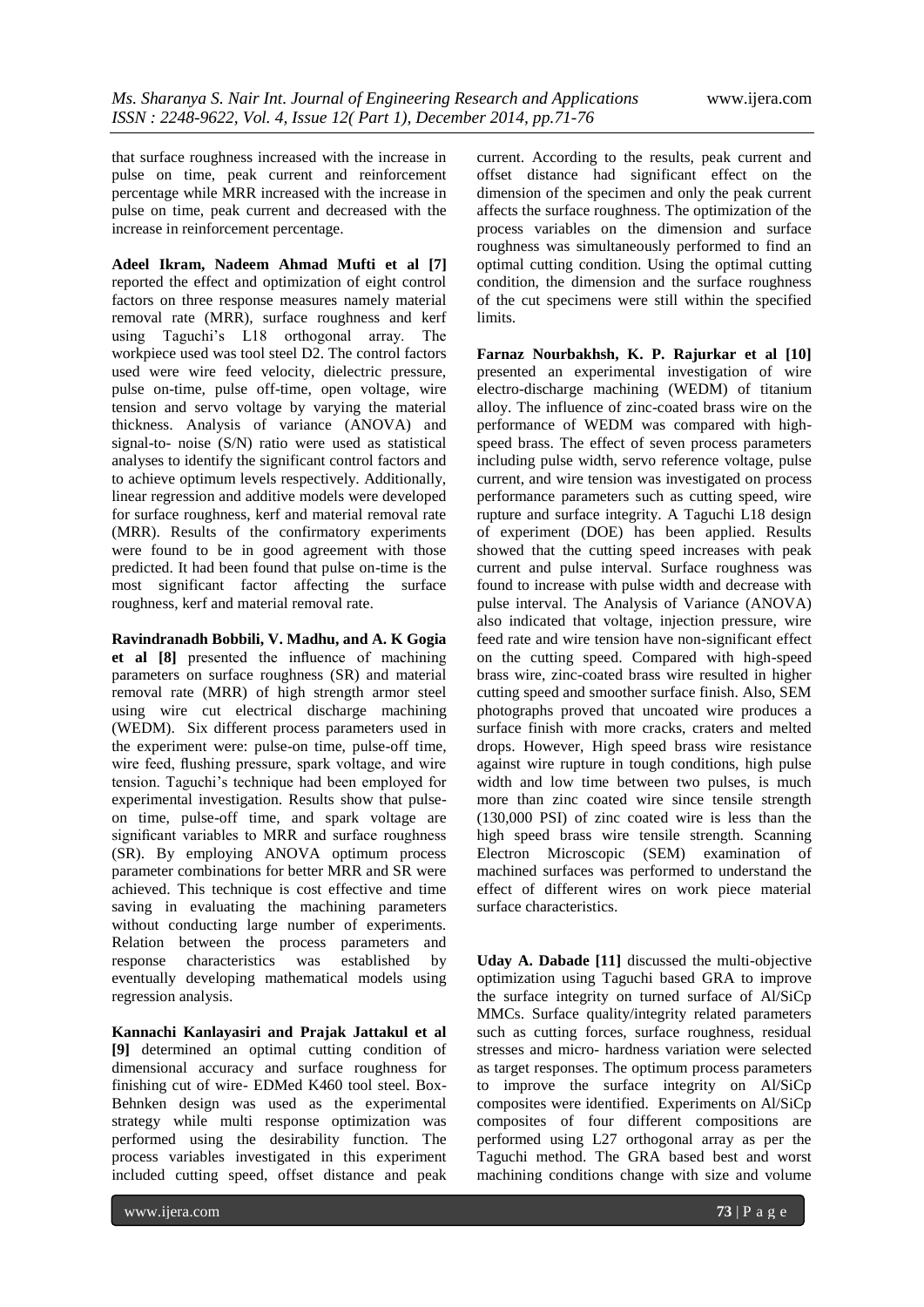fraction of reinforcement in composites. The best optimized combination of machining conditions to enhance the surface quality/integrity on machined surfaces of Al/SiCp composite is use of 0.8 mm tool nose radius, wiper type insert geometry, 0.05 mm rev-1 feed rate, 40 m min-1 cutting speed and 0.2 mm depth of cut.

**Chin-Chang Yeh & Kun-Ling Wu et al [12]** implemented wire electrical discharge machining (WEDM) to process polycrystalline silicon ingot, and the influences on surface characteristics were examined. At first, two different dielectrics, pure water and pure water with sodium pyrophosphate powder, were experimented to compare their effects on cutting speed and surface roughness. In the experiment, pure water with sodium pyrophosphate powder had shown that it could enhance process efficiency and improve surface smoothness. From the preliminary experimental results, it could be found that the cutting speed of the phosphorous dielectric is 1.48 times faster than pure water. Phosphorous dielectric under high temperature would bring about the electrolysis effect. This reduces the surface roughness 12 % compared with pure water. The phosphorous dielectric could also effectively reduce the kerf loss. Then, the effects on cutting efficiency with different concentrations were examined. After setting the concentration, several experiments were conducted to find out how different currents and pulse-on times affect the cutting efficiency and surface roughness. The findings in this study prove that using phosphorous dielectric on WEDM could be applied onto polycrystalline silicon cutting. In addition, pure water with sodium pyrophosphate powder increases both working efficiency and improves infiltration of the phosphorous element on the surface. Based on the results, this study could be a future reference for industry and academic researchers on the solar cell process.

**V.K. Saini, Zahid A. Khan et al [13]** presented the investigation and optimization of WEDM parameters using Taguchi method. A set of experiments was undertaken to find the effects of various WEDM process parameters on surface roughness. Three process parameters chosen were Pulse on-time (Ton), Pulse off time (Toff) and Discharge current (or pulse current). The experiments were carried out as per design of experiments approach using L9 orthogonal array. Signal to Noise (S/N) ratios of the Surface Roughness (SR) for all experiments were calculated. The experimental results revealed that pulse on-time of 5 µs, pulse off-time of 3 µs and discharge current of 2A yielded the optimal i.e. minimum surface roughness. The level of importance of the machining parameters & their individual contributions on the surface roughness is determined by using ANOVA.

Results showed that Pulse on-time (Ton) with a contribution of 48.38% had the greatest effect on the machining output characteristics. Parameter A i.e. Discharge current with a 45.38% share was the next most significant influence on the output parameters, followed by Parameter C i.e. machine's Pulse offtime, (Toff) 5.5%. Surface roughness at the best combination was 2.331 µm.

**Kapil Kumar & Sanjay Agarwal et al [14]** attempted to optimize the machining conditions for maximum material removal rate and maximum surface finish based on multi-objective genetic algorithm. Experiments, based on Taguchi's parameter design, were carried out to study the effect of various parameters, viz. pulse peak current, pulseon time, pulse-off time, wire feed, wire tension and flushing pressure, on the material removal rate and surface finish. The workpiece used was made of high-speed steel (M2, SKH9) and zinc coated copper wire was used as wire electrode. It had been observed that a combination of factors for optimization of each performance measure was different. So, mathematical models were developed between machining parameters and responses like metal removal rate and surface finish by using nonlinear regression analysis. These mathematical models were then optimized by using multi-objective optimization technique based on Non-dominated Sorting Genetic Algorithm-II to obtain a Pareto-optimal solution set. The results of optimization indicated that the material removal rate and surface finish was influenced more by pulse peak current, pulse duration, pulse-off period and wire feed than by flushing pressure and wire tension. Results also indicated that the surface quality decreases as the MRR increases and they varied almost linearly. Out of 50 optimal solutions, the best parametric combination that yielded the highest possible MRR, while maintaining the specified surface finish requirement, i.e. 3.69 μm, were: pulse peak current030 A, pulse duration037 μs, pulse-off time050 μs, wire feed07 m/min, wire tension01260 g, flushing pressure02.1 kg/cm2.

**Pragya Shandilya & P.K.Jain et al [15]** optimized the process parameters during machining of SiCp/6061 Al metal matrix composite (MMC) by wire electrical discharge machining (WEDM) using response surface methodology (RSM). Four input process parameters of WEDM (namely servo voltage (V), pulse-on time (TON), pulse-off time (TOFF) and wire feed rate (WF)) were chosen as variables to study the process performance in terms of cutting width (kerf). In addition mathematical models were also developed for response parameter. Properties of the machined surface had been examined by the scanning electron microscopic (SEM). Input process parameters had been found to play a significant role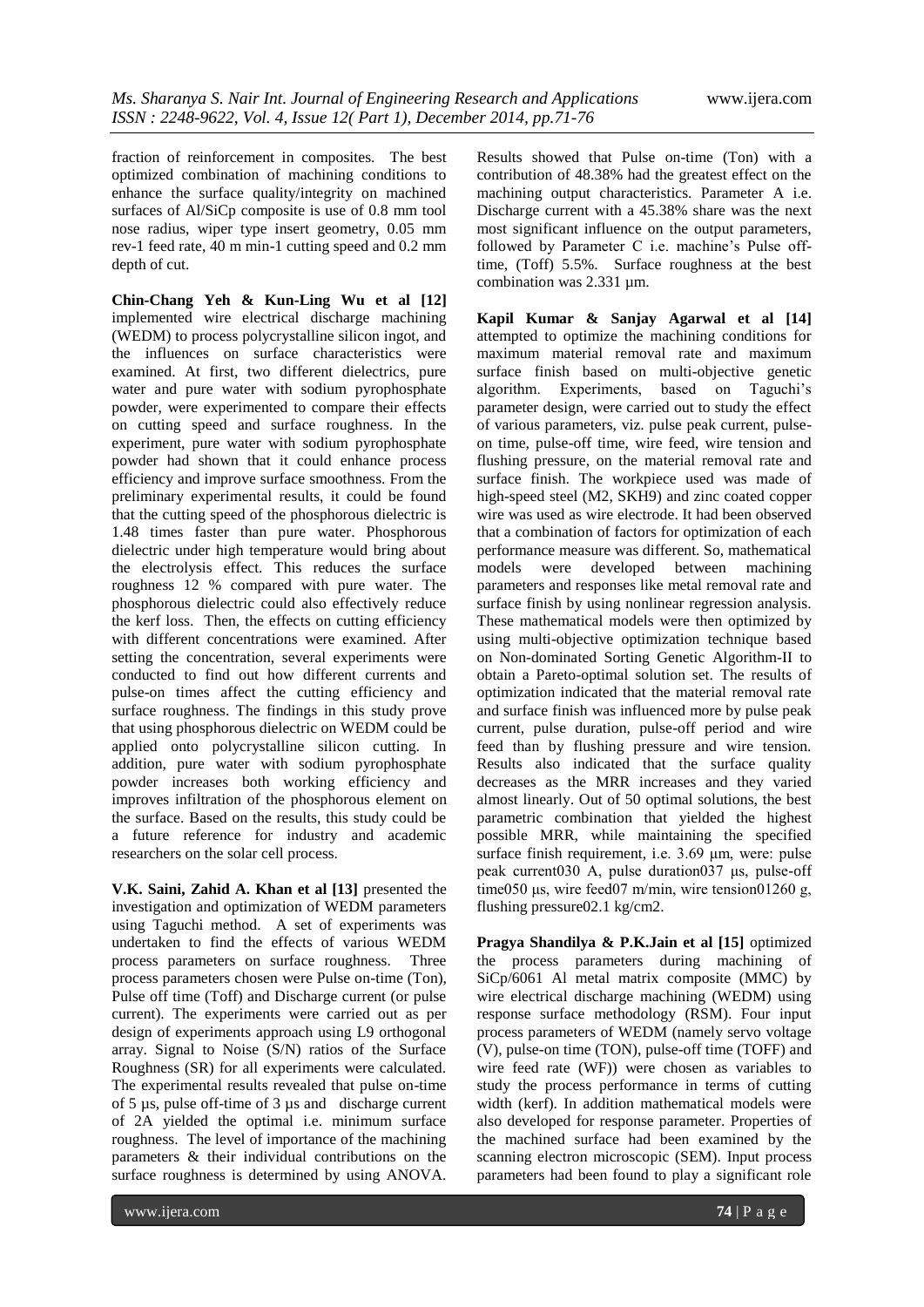in the minimization of kerf. ANOVA results showed that voltage and wire feed rate were highly significant parameters and pulse-off time was less significant. Pulse-on time had insignificant effect on kerf. For targeted value of kerf the optimized values of servo voltage was 70.06 V, pulse-on time was 2.81 micro seconds, pulse-off time was 7.79 micro seconds and wire feed rate was 8.90 m/min. SEM images of the cut surfaces revealed that the fine surface finish was obtained when machining was done at a combination of lower levels of input process parameters. When machining was done at combination of higher levels of input process parameters, craters and black patches raised on the machined surface.

**Sateesh Kumar Reddy K & Ramesh S et al [16]** carried out parametric optimization of Wire electrical discharge machining of Composite material  $(AI+3\%SiC)$ . They attempt to find the best affecting parameters for maximize material removal rate (MRR) and minimizing surface roughness (Ra). The Design of Experiment (DOE) and Analysis was conducted in Taguchi Method. The selected parameters to determine the larger MRR and smaller Ra were Voltage (A), Pulse on (B), Pulse off (C) and Current (D). The influence of parameters and optimization is performed using Taguchi Method and ANOVA was conducted with the help of General linear Method in Mini Tab 16 software respectively .The parameters like Voltage and Pulse off mostly affected on MRR .The increase in Voltage and Pulse off caused the MRR to increase and decreases respectively. The parameters like Pulse on and Voltage mostly affected Ra. The increase in Pulse on and Voltage caused the Ra to increase respectively. The error between the Taguchi analysis and Anova analysis was very minute for MRR and Ra that were 0.00 and 1.23 respectively. The hardness, Ra and MRR of material was increased when workpiece was machined using DM water as dielectric fluid. The hardness, Ra and MRR decreased when workpiece was machined using air as dielectric fluid.

**Aniza Aliasa, Bulan Abdullaha et al [17]** investigated the influence of feed rate on the performance of WEDM on Titanium Ti-Al-4V. Brass wire was employed as the electrode in this study. An attempt was made to determine the important machining parameters for performance of WEDM viz. Kerf width, MRR and Ra. The best combination of machining parameter viz. machine feed rate (4 mm/min), wire speed (8 m/min), wire tension (1.4kg) and voltage (60V) were identified. The main goal was to obtain the maximum MRR with the minimum kerf and surface roughness in setting the machining parameters. Machine feed rate has been found to play an important role in this experimental work. In

finding how the output parameter varies with the variation in the input parameter, three set of experiments as shown in Table 1 have been studied. All experiments were performed in constant current (4A) mode.

#### **IV. CONCLUSION**

From all the literature review, Wire cut EDM has resulted as the most efficient and accuracy machining process. The Wire cut EDM machining process can machine any material irrespective of their hardness and they can produce any intricate shape.

WEDM is a well-established non- conventional material removal process capable of meeting the diverse machining requirements posed by the demanding metal cutting industries. The main objective of the WEDM process is to obtain the optimal parameters without making compromise with its performance measures. It has been commonly applied for the machining and micro-machining of parts with intricate shapes and varying hardness requiring high profile accuracy and tight dimensional tolerances. However the main disadvantage of the process is the relatively low machining speed, as compared to the other non- traditional machining processes such as the laser- cutting process, largely due to its thermal machining technique. Choosing optimal parametric conditions is vital for successful running of WEDM. The major input parameters of WEDM are pulse on time, pulse off time, peak current, gap voltage, wire feed, wire tension etc. and the response parameters are material removal rate (MRR), surface roughness, cutting speed, surface integrity, dimensional deviation etc. In the modern era of science and technology, the requirement of accurate and precise engineering products is successfully fulfilled by the wire electrical discharge machining (WEDM) process.

#### **V. ACKOWLEDGEMENT**

I would like to acknowledge and extend my sincere gratitude to Ms. Nehal Joshi for the constant support, valuable advice and help that she provided for preparing this paper.

#### **REFERENCES**

#### **Journal Papers:**

- [1] Anmol Bhatia, Sanjay Kumar, Praveen Kumar, ―*A Study to achieve minimum*  surface roughness in Wire EDM", Procedia Materials Science 5(2014) 2560-2566.
- [2] Shivkant Tilekar, Sankha Shuvra Das , P.K Patowari, ― *Process Parameter Optimization of Wire EDM on Aluminum and Mild Steel*  using Taguchi Method", Procedia Materials Science 5(2014) 2577-2584.
- [3] Brajesh Kumar Lodhi, Sanjay Agarwal, ―*Optimization of machining parameters in*